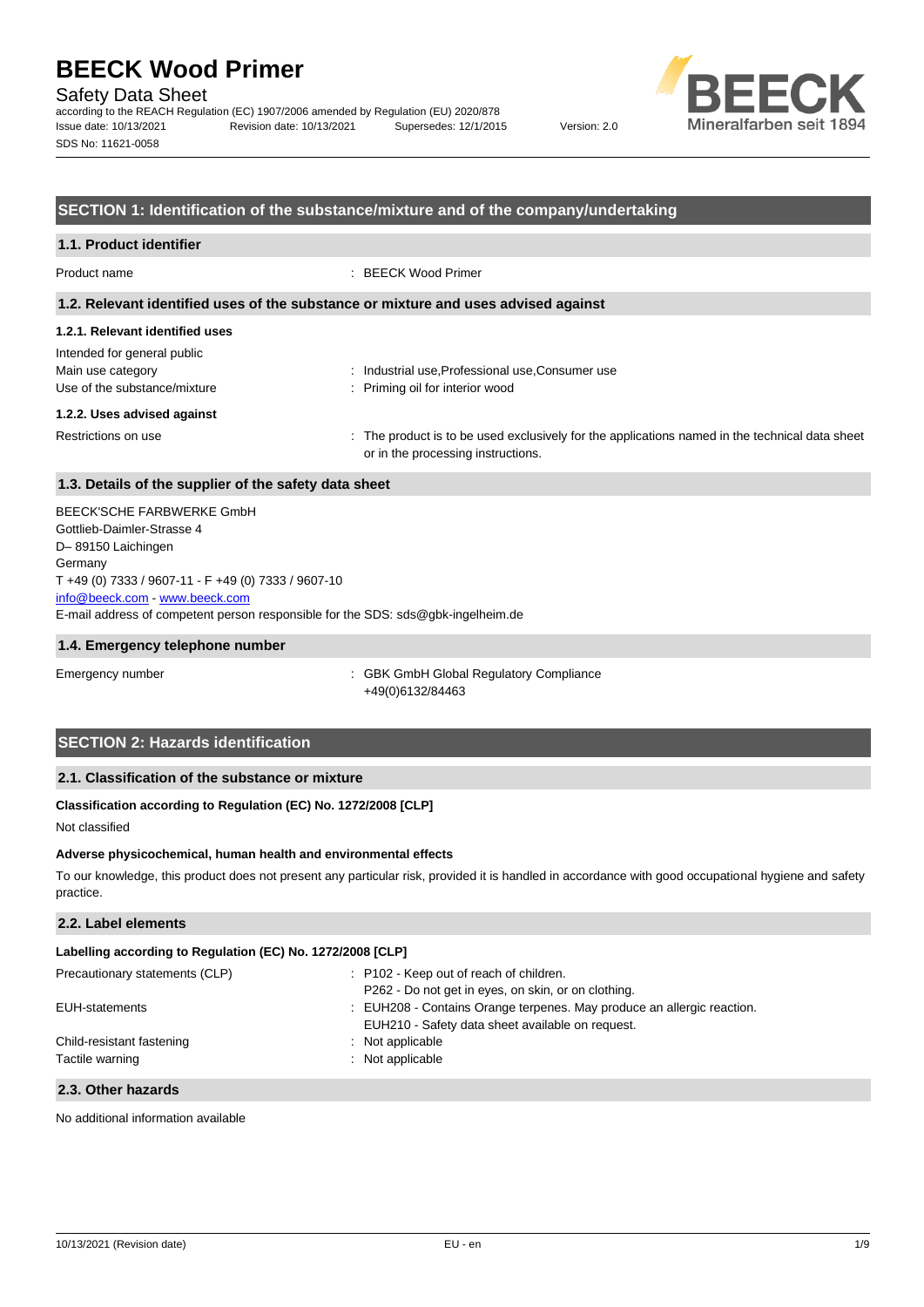Safety Data Sheet

according to the REACH Regulation (EC) 1907/2006 amended by Regulation (EU) 2020/878 SDS No: 11621-0058



## **SECTION 3: Composition/information on ingredients**

### **3.1. Substances**

Not applicable

#### **3.2. Mixtures**

| <b>Name</b>                                                  | <b>Product identifier</b>                                                 | %               | <b>Classification according to</b><br><b>Regulation (EC) No. 1272/2008</b><br><b>[CLP]</b>                             |
|--------------------------------------------------------------|---------------------------------------------------------------------------|-----------------|------------------------------------------------------------------------------------------------------------------------|
| Hydrocarbons, C11-C13, iso-alkanes, <2% aromatics            | CAS-No.: 246538-78-3<br>EC-No.: 920-901-0                                 | $\ge 5 - < 25$  | Asp. Tox. 1, H304                                                                                                      |
| Hydrocarbons, C11-C14, isoalkanes, cyclics, <2%<br>aromatics | EC-No.: 927-285-2                                                         | $\ge 5 - < 25$  | Asp. Tox. 1, H304<br>EUH066                                                                                            |
| Orange terpenes                                              | CAS-No.: 8028-48-6<br>EC-No.: 232-433-8<br>REACH-no: 01-2119493353-<br>35 | $\ge 0.5 - < 1$ | Flam. Liq. 3, H226<br>Skin Irrit. 2. H315<br><b>Skin Sens. 1, H317</b><br>Asp. Tox. 1, H304<br>Aquatic Chronic 2, H411 |

Full text of H- and EUH-statements: see section 16

## **SECTION 4: First aid measures**

## **4.1. Description of first aid measures**

| First-aid measures after inhalation<br>First-aid measures after skin contact | : Remove person to fresh air and keep comfortable for breathing.<br>Wash skin with plenty of water. |
|------------------------------------------------------------------------------|-----------------------------------------------------------------------------------------------------|
| First-aid measures after eye contact                                         | Rinse eyes with water as a precaution.                                                              |
| First-aid measures after ingestion                                           | : Call a poison center or a doctor if you feel unwell.                                              |

### **4.2. Most important symptoms and effects, both acute and delayed**

No additional information available

**4.3. Indication of any immediate medical attention and special treatment needed**

Treat symptomatically.

| <b>SECTION 5: Firefighting measures</b>                    |                                                                                                                                             |  |
|------------------------------------------------------------|---------------------------------------------------------------------------------------------------------------------------------------------|--|
| 5.1. Extinguishing media                                   |                                                                                                                                             |  |
| Suitable extinguishing media                               | : Water spray. Dry powder. Foam. Carbon dioxide.                                                                                            |  |
| 5.2. Special hazards arising from the substance or mixture |                                                                                                                                             |  |
| Hazardous decomposition products in case of fire           | : Toxic fumes may be released.                                                                                                              |  |
| 5.3. Advice for firefighters                               |                                                                                                                                             |  |
| Protection during firefighting                             | : Do not attempt to take action without suitable protective equipment. Self-contained<br>breathing apparatus. Complete protective clothing. |  |

## **SECTION 6: Accidental release measures**

#### **6.1. Personal precautions, protective equipment and emergency procedures**

#### **6.1.1. For non-emergency personnel**

Emergency procedures **in the set of the Contract August** Ventilate spillage area.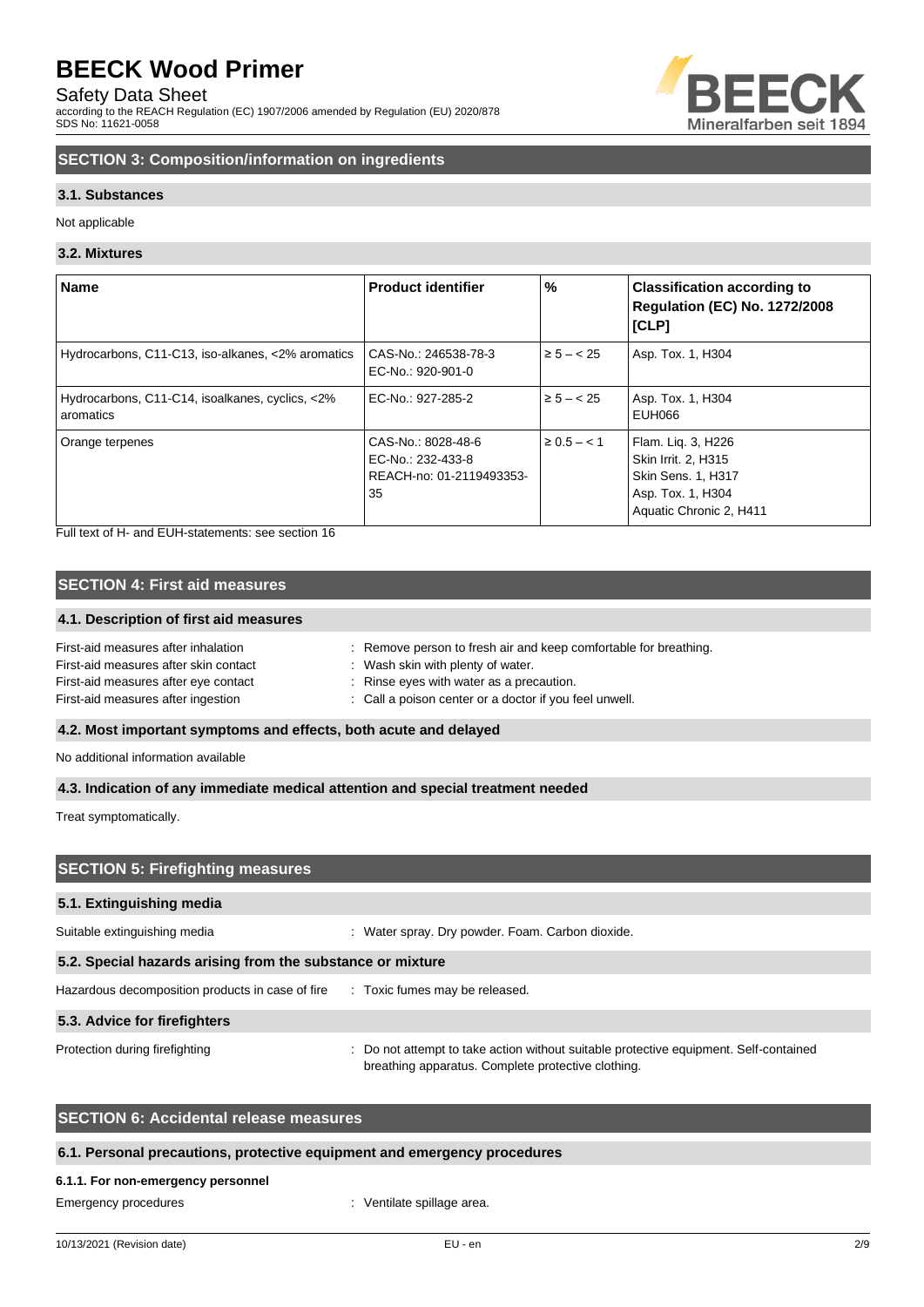#### Safety Data Sheet

according to the REACH Regulation (EC) 1907/2006 amended by Regulation (EU) 2020/878 SDS No: 11621-0058



#### **6.1.2. For emergency responders**

Protective equipment **interval of the CO** not attempt to take action without suitable protective equipment. For further information refer to section 8: "Exposure controls/personal protection".

## **6.2. Environmental precautions** Avoid release to the environment. **6.3. Methods and material for containment and cleaning up** Methods for cleaning up example and the state up liquid spill into absorbent material. Other information **Other information** : Dispose of materials or solid residues at an authorized site. **6.4. Reference to other sections** For further information refer to section 13. **SECTION 7: Handling and storage**

| 7.1. Precautions for safe handling                                |                                                                                                                                                                                              |  |
|-------------------------------------------------------------------|----------------------------------------------------------------------------------------------------------------------------------------------------------------------------------------------|--|
| Precautions for safe handling<br>Hygiene measures                 | : Ensure good ventilation of the work station. Wear personal protective equipment.<br>: Do not eat, drink or smoke when using this product. Always wash hands after handling the<br>product. |  |
| 7.2. Conditions for safe storage, including any incompatibilities |                                                                                                                                                                                              |  |
| Storage conditions<br>Storage temperature                         | : Store in a well-ventilated place. Keep cool.<br>: $5-25$ °C                                                                                                                                |  |

### **7.3. Specific end use(s)**

See Section 1.

## **SECTION 8: Exposure controls/personal protection**

#### **8.1. Control parameters**

#### **8.1.1 National occupational exposure and biological limit values**

No additional information available

#### **8.1.2. Recommended monitoring procedures**

No additional information available

#### **8.1.3. Air contaminants formed**

No additional information available

### **8.1.4. DNEL and PNEC**

No additional information available

#### **8.1.5. Control banding**

No additional information available

## **8.2. Exposure controls**

#### **8.2.1. Appropriate engineering controls**

#### **Appropriate engineering controls:**

Ensure good ventilation of the work station.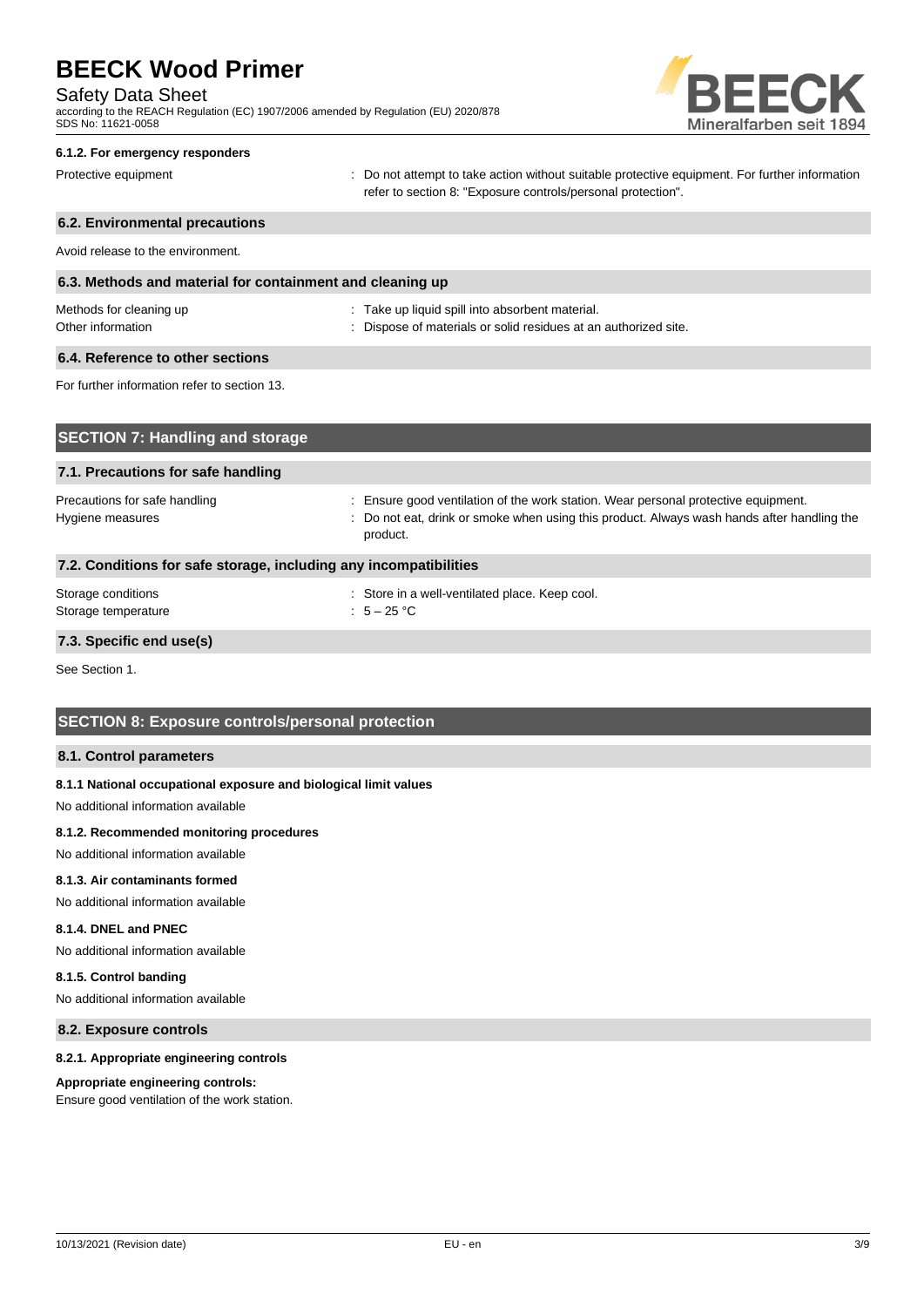Safety Data Sheet

according to the REACH Regulation (EC) 1907/2006 amended by Regulation (EU) 2020/878 SDS No: 11621-0058

#### **8.2.2. Personal protection equipment**

#### **Personal protective equipment symbol(s):**



#### **8.2.2.1. Eye and face protection**

**Eye protection:** Safety glasses

#### **8.2.2.2. Skin protection**

#### **Skin and body protection:** Wear suitable protective clothing

**Hand protection:** Protective gloves

## **8.2.2.3. Respiratory protection**

#### **Respiratory protection:**

In case of insufficient ventilation, wear suitable respiratory equipment

#### **8.2.2.4. Thermal hazards**

No additional information available

**8.2.3. Environmental exposure controls**

#### **Environmental exposure controls:**

Avoid release to the environment.

## **SECTION 9: Physical and chemical properties**

#### **9.1. Information on basic physical and chemical properties**

| Physical state                                  | Liquid                      |
|-------------------------------------------------|-----------------------------|
| Colour                                          | Transparent.                |
| Odour                                           | Not available               |
| Odour threshold                                 | Not available               |
| Melting point                                   | Not available               |
| Freezing point                                  | Not available               |
| Boiling point                                   | Not available               |
| Flammability                                    | Not applicable              |
| <b>Explosive limits</b>                         | Not available               |
| Lower explosive limit (LEL)                     | Not available               |
| Upper explosive limit (UEL)                     | Not available               |
| Flash point                                     | >61 °C                      |
| Auto-ignition temperature                       | : Not available             |
| Decomposition temperature                       | Not available               |
| рH                                              | Not specifically applicable |
| Viscosity, kinematic                            | Not available               |
| Solubility                                      | Not available               |
| Partition coefficient n-octanol/water (Log Kow) | Not available               |
| Vapour pressure                                 | Not available               |
| Vapour pressure at 50 °C                        | Not available               |
| Density                                         | $0.88$ g/cm <sup>3</sup>    |
| Relative density                                | Not available               |
| Relative vapour density at 20 °C                | Not available               |
| Particle size                                   | Not applicable              |
| Particle size distribution                      | : Not applicable            |
| Particle shape                                  | : Not applicable            |
| Particle aspect ratio                           | Not applicable              |
| Particle aggregation state                      | Not applicable              |
|                                                 |                             |

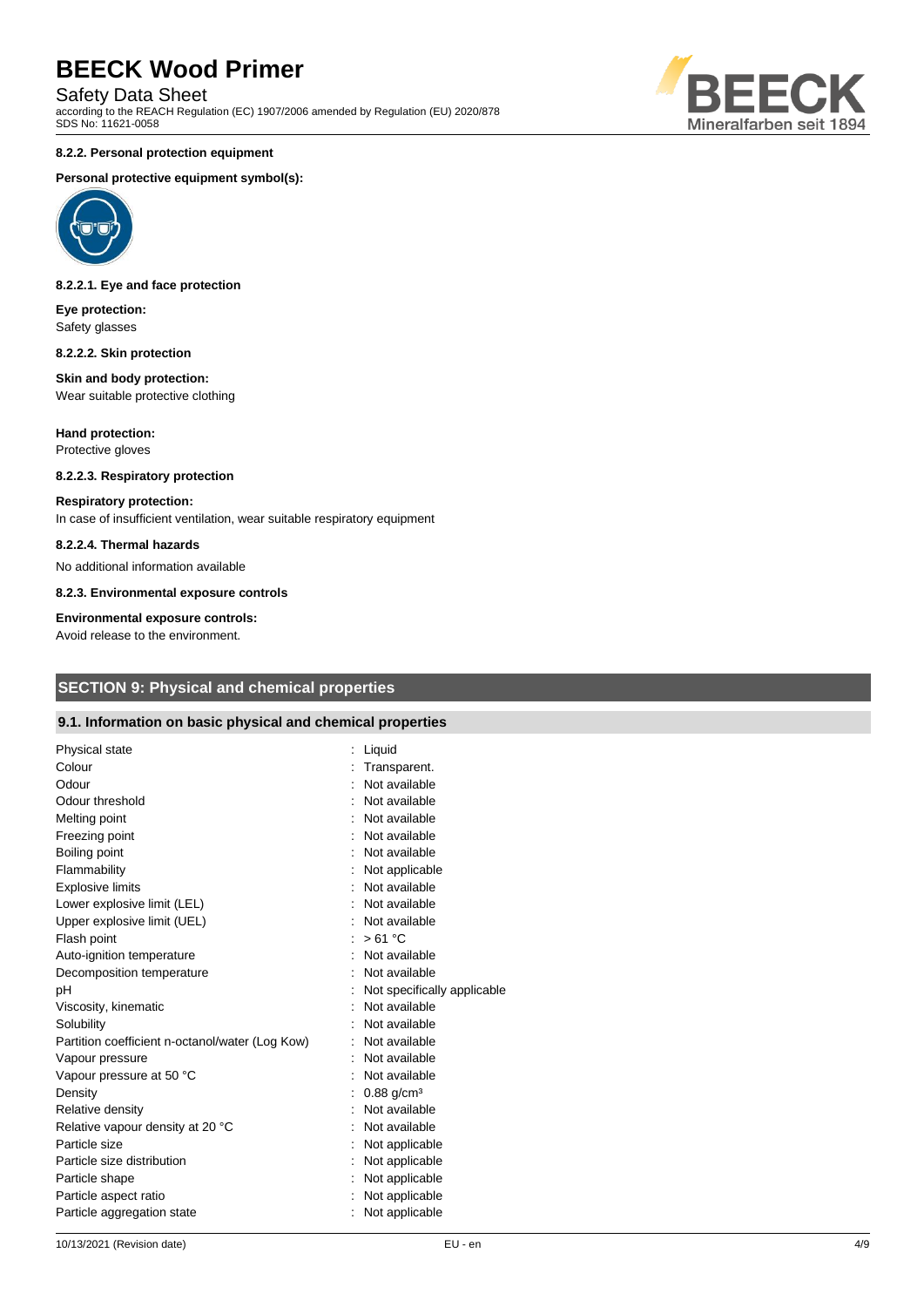## Safety Data Sheet

according to the REACH Regulation (EC) 1907/2006 amended by Regulation (EU) 2020/878 SDS No: 11621-0058



| Particle agglomeration state   | : Not applicable |
|--------------------------------|------------------|
| Particle specific surface area | : Not applicable |
| Particle dustiness             | : Not applicable |

#### **9.2. Other information**

## **9.2.1. Information with regard to physical hazard classes**

## No additional information available

## **9.2.2. Other safety characteristics**

VOC content : ≤ 300 g/l

## **SECTION 10: Stability and reactivity**

#### **10.1. Reactivity**

The product is non-reactive under normal conditions of use, storage and transport.

#### **10.2. Chemical stability**

Stable under normal conditions.

## **10.3. Possibility of hazardous reactions**

No dangerous reactions known under normal conditions of use.

#### **10.4. Conditions to avoid**

None under recommended storage and handling conditions (see section 7).

#### **10.5. Incompatible materials**

No additional information available

### **10.6. Hazardous decomposition products**

Under normal conditions of storage and use, hazardous decomposition products should not be produced.

## **SECTION 11: Toxicological information**

## **11.1. Information on hazard classes as defined in Regulation (EC) No 1272/2008**

| Acute toxicity (oral)             | : Not classified                |
|-----------------------------------|---------------------------------|
| Acute toxicity (dermal)           | : Not classified                |
| Acute toxicity (inhalation)       | : Not classified                |
| Skin corrosion/irritation         | : Not classified                |
|                                   | pH: Not specifically applicable |
| Serious eye damage/irritation     | : Not classified                |
|                                   | pH: Not specifically applicable |
| Respiratory or skin sensitisation | : Not classified                |
| Germ cell mutagenicity            | : Not classified                |
| Carcinogenicity                   | : Not classified                |
| Reproductive toxicity             | : Not classified                |
| STOT-single exposure              | : Not classified                |
| STOT-repeated exposure            | : Not classified                |
| Aspiration hazard                 | : Not classified                |
|                                   |                                 |

#### **11.2. Information on other hazards**

No additional information available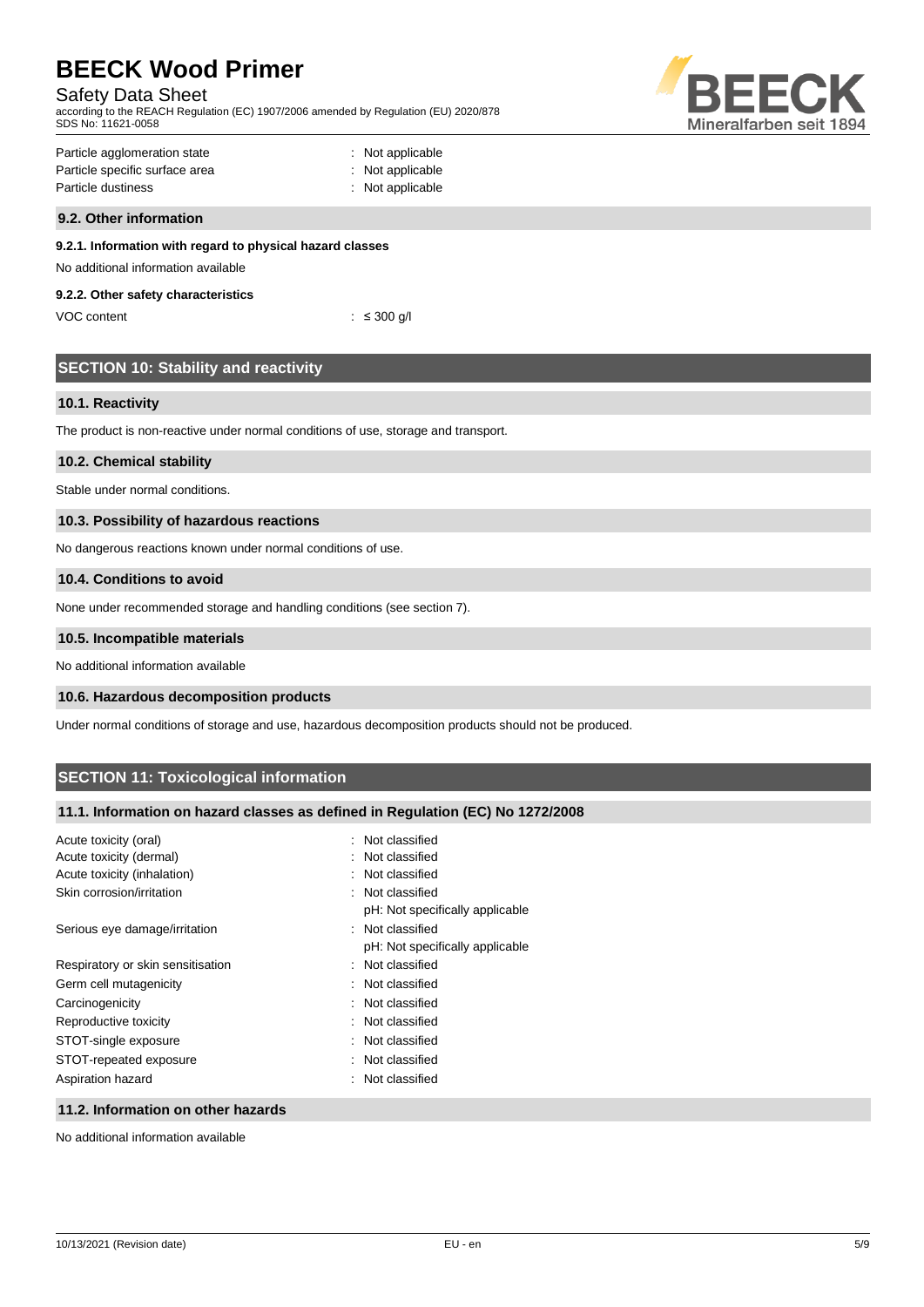## Safety Data Sheet

according to the REACH Regulation (EC) 1907/2006 amended by Regulation (EU) 2020/878 SDS No: 11621-0058



## **SECTION 12: Ecological information**

## **12.1. Toxicity**

| Ecology - general<br>Hazardous to the aquatic environment, short-term<br>(acute)<br>Hazardous to the aquatic environment, long-term<br>(chronic) | : The product is not considered harmful to aquatic organisms nor to cause long-term adverse<br>effects in the environment.<br>: Not classified<br>: Not classified |
|--------------------------------------------------------------------------------------------------------------------------------------------------|--------------------------------------------------------------------------------------------------------------------------------------------------------------------|
| 12.2. Persistence and degradability                                                                                                              |                                                                                                                                                                    |
| No additional information available                                                                                                              |                                                                                                                                                                    |
| 12.3. Bioaccumulative potential                                                                                                                  |                                                                                                                                                                    |
| No additional information available                                                                                                              |                                                                                                                                                                    |
| 12.4. Mobility in soil                                                                                                                           |                                                                                                                                                                    |
| No additional information available                                                                                                              |                                                                                                                                                                    |
| 12.5. Results of PBT and vPvB assessment                                                                                                         |                                                                                                                                                                    |
| No additional information available                                                                                                              |                                                                                                                                                                    |
| 12.6. Endocrine disrupting properties                                                                                                            |                                                                                                                                                                    |
| No additional information available                                                                                                              |                                                                                                                                                                    |
| 12.7. Other adverse effects                                                                                                                      |                                                                                                                                                                    |

No additional information available

## **SECTION 13: Disposal considerations**

### **13.1. Waste treatment methods**

Waste treatment methods **interpretations** : Dispose of contents/container in accordance with licensed collector's sorting instructions.

European List of Waste (LoW) code : 08 01 12 - waste paint and varnish other than those mentioned in 08 01 11

## **SECTION 14: Transport information** In accordance with ADR / IMDG / IATA / ADN / RID **ADR IMDG IATA ADN RID 14.1. UN number or ID number** Not regulated Not regulated Not regulated Not regulated Not regulated Not regulated Not regulated **14.2. UN proper shipping name** Not regulated Not regulated Not regulated Not regulated Not regulated Not regulated Not regulated **14.3. Transport hazard class(es)** Not regulated Not regulated Not regulated Not regulated Not regulated **14.4. Packing group** Not regulated Not regulated Not regulated Not regulated Not regulated Not regulated Not regulated **14.5. Environmental hazards** Not regulated Not regulated Not regulated Not regulated Not regulated Not regulated Not regulated No supplementary information available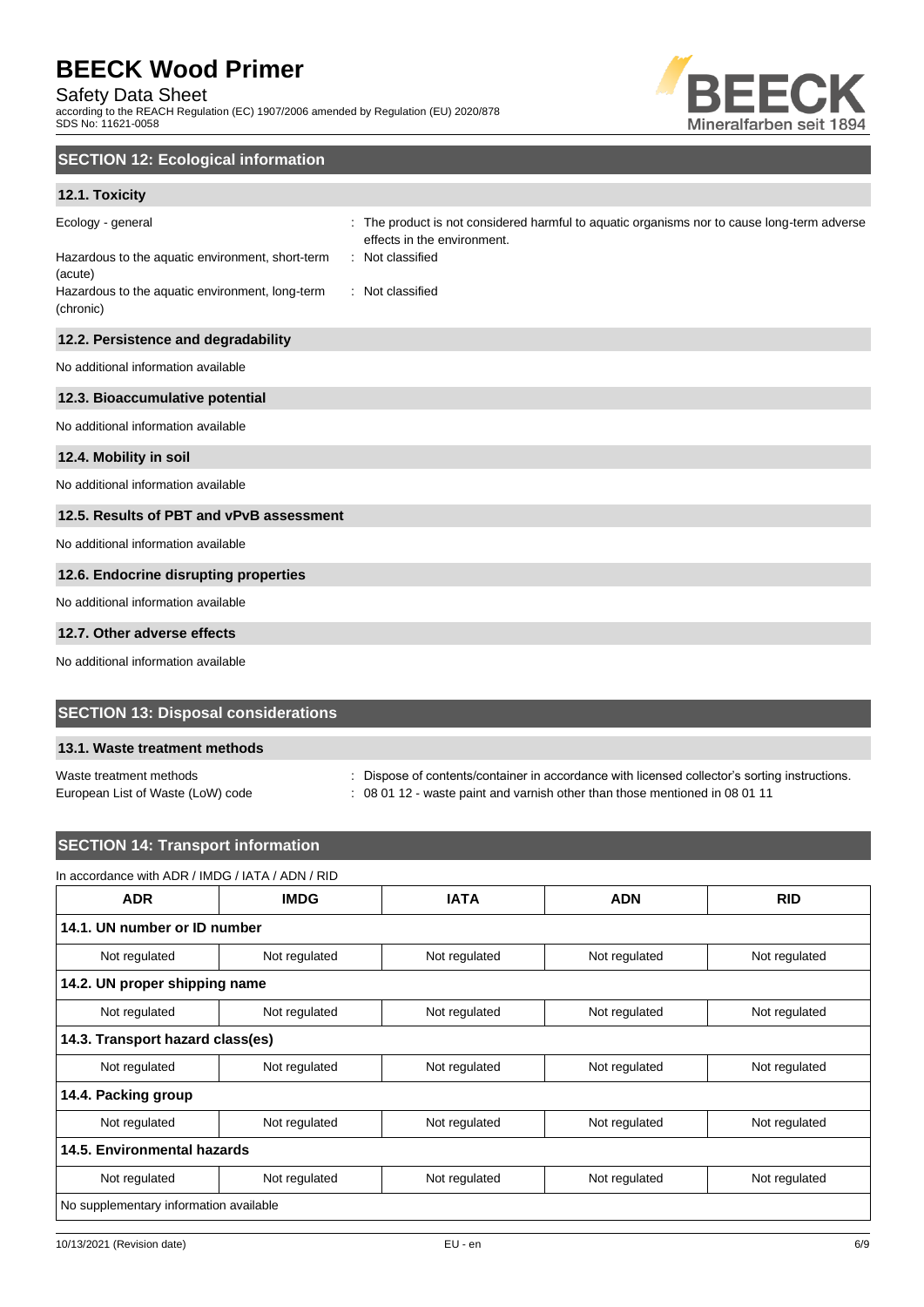### Safety Data Sheet

according to the REACH Regulation (EC) 1907/2006 amended by Regulation (EU) 2020/878 SDS No: 11621-0058



## **Overland transport**

Not regulated

**Transport by sea** Not regulated

**Air transport** Not regulated

**Inland waterway transport** Not regulated

## **Rail transport**

Not regulated

#### **14.7. Maritime transport in bulk according to IMO instruments**

Not applicable

## **SECTION 15: Regulatory information**

### **15.1. Safety, health and environmental regulations/legislation specific for the substance or mixture**

#### **15.1.1. EU-Regulations**

Contains no REACH substances with Annex XVII restrictions

Contains no substance on the REACH candidate list

Contains no REACH Annex XIV substances

Contains no substance subject to Regulation (EU) No 649/2012 of the European Parliament and of the Council of 4 July 2012 concerning the export and import of hazardous chemicals.

Contains no substance subject to Regulation (EU) No 2019/1021 of the European Parliament and of the Council of 20 June 2019 on persistent organic pollutants

Contains no substance subject to Regulation (EU) 2019/1148 of the European Parliament and of the Council of 20 June 2019 on the marketing and use of explosives precursors.

VOC content : ≤ 300 g/l

#### **15.1.2. National regulations**

No additional information available

#### **15.2. Chemical safety assessment**

No chemical safety assessment has been carried out

## **SECTION 16: Other information**

| Abbreviations and acronyms: |                                                                                                 |  |
|-----------------------------|-------------------------------------------------------------------------------------------------|--|
| <b>ADN</b>                  | European Agreement concerning the International Carriage of Dangerous Goods by Inland Waterways |  |
| <b>ADR</b>                  | European Agreement concerning the International Carriage of Dangerous Goods by Road             |  |
| <b>ATE</b>                  | <b>Acute Toxicity Estimate</b>                                                                  |  |
| <b>BCF</b>                  | Bioconcentration factor                                                                         |  |
| <b>BLV</b>                  | <b>Biological limit value</b>                                                                   |  |
| <b>BOD</b>                  | Biochemical oxygen demand (BOD)                                                                 |  |
| <b>COD</b>                  | Chemical oxygen demand (COD)                                                                    |  |
| <b>DMEL</b>                 | Derived Minimal Effect level                                                                    |  |

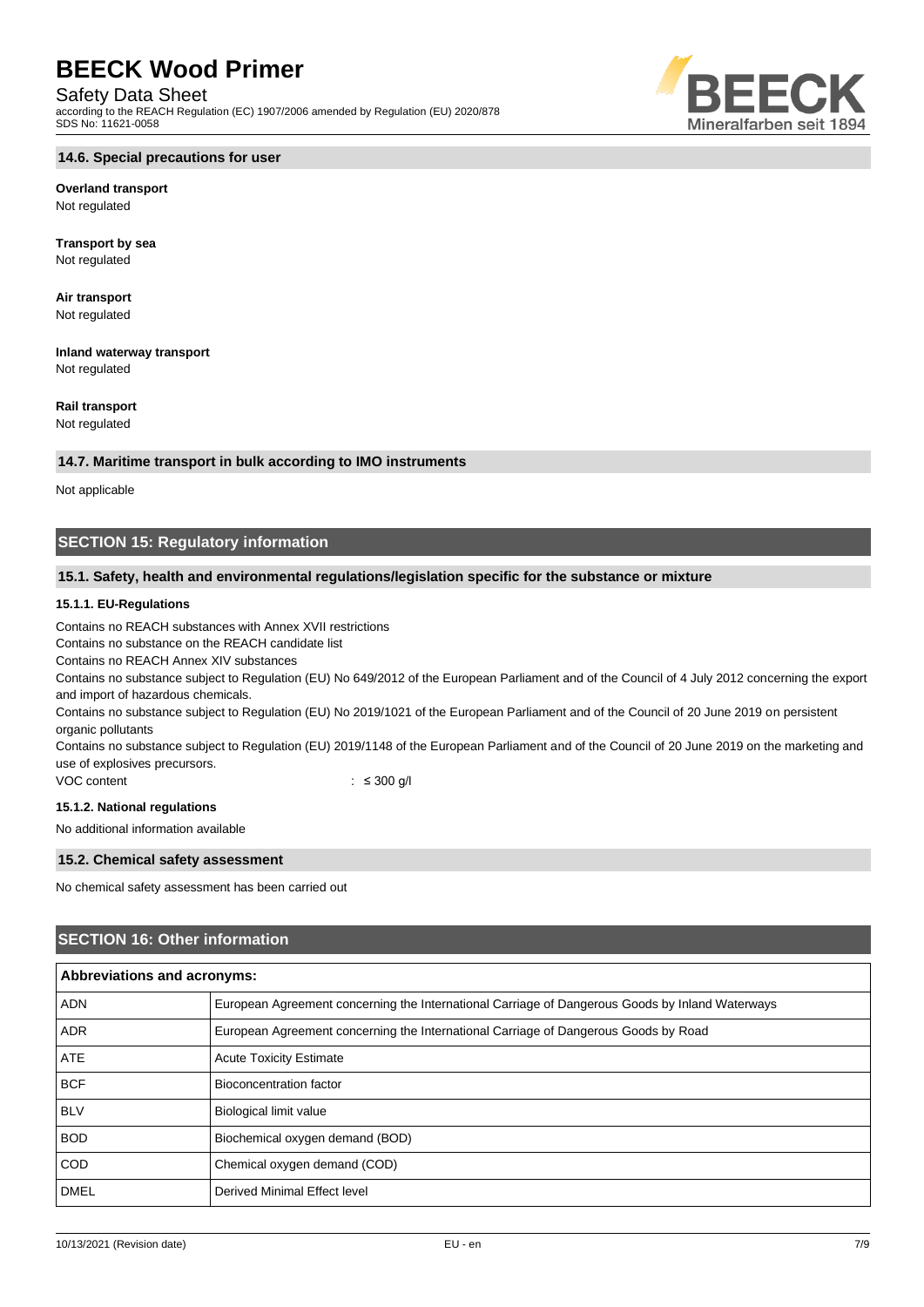Safety Data Sheet

according to the REACH Regulation (EC) 1907/2006 amended by Regulation (EU) 2020/878 SDS No: 11621-0058



| Abbreviations and acronyms: |                                                                                                     |  |
|-----------------------------|-----------------------------------------------------------------------------------------------------|--|
| <b>DNEL</b>                 | Derived-No Effect Level                                                                             |  |
| EC-No.                      | European Community number                                                                           |  |
| <b>EC50</b>                 | Median effective concentration                                                                      |  |
| EN                          | European Standard                                                                                   |  |
| <b>IARC</b>                 | International Agency for Research on Cancer                                                         |  |
| <b>IATA</b>                 | International Air Transport Association                                                             |  |
| <b>IMDG</b>                 | International Maritime Dangerous Goods                                                              |  |
| <b>LC50</b>                 | Median lethal concentration                                                                         |  |
| LD50                        | Median lethal dose                                                                                  |  |
| <b>LOAEL</b>                | Lowest Observed Adverse Effect Level                                                                |  |
| <b>NOAEC</b>                | No-Observed Adverse Effect Concentration                                                            |  |
| <b>NOAEL</b>                | No-Observed Adverse Effect Level                                                                    |  |
| <b>NOEC</b>                 | No-Observed Effect Concentration                                                                    |  |
| OECD                        | Organisation for Economic Co-operation and Development                                              |  |
| OEL                         | Occupational Exposure Limit                                                                         |  |
| PBT                         | <b>Persistent Bioaccumulative Toxic</b>                                                             |  |
| <b>PNEC</b>                 | <b>Predicted No-Effect Concentration</b>                                                            |  |
| <b>RID</b>                  | Regulations concerning the International Carriage of Dangerous Goods by Rail                        |  |
| SDS                         | Safety Data Sheet                                                                                   |  |
| <b>STP</b>                  | Sewage treatment plant                                                                              |  |
| ThOD                        | Theoretical oxygen demand (ThOD)                                                                    |  |
| <b>TLM</b>                  | Median Tolerance Limit                                                                              |  |
| <b>VOC</b>                  | Volatile Organic Compounds                                                                          |  |
| CAS-No.                     | Chemical Abstract Service number                                                                    |  |
| N.O.S.                      | Not Otherwise Specified                                                                             |  |
| vPvB                        | Very Persistent and Very Bioaccumulative                                                            |  |
| ED                          | Endocrine disrupting properties                                                                     |  |
| <b>DOT</b>                  | Department of Transport                                                                             |  |
| <b>TDG</b>                  | <b>Transportation of Dangerous Goods</b>                                                            |  |
| <b>REACH</b>                | Registration, Evaluation, Authorisation and Restriction of Chemicals Regulation (EC) No 1907/2006   |  |
| <b>GHS</b>                  | Globally Harmonized System of Classification, Labelling and Packaging of Chemicals                  |  |
| CAS                         | CAS (Chemical Abstracts Service) number                                                             |  |
| <b>IBC-Code</b>             | International Code for the Construction and Equipment of Ships carrying Dangerous Chemicals in Bulk |  |
| CLP                         | Classification Labelling Packaging Regulation; Regulation (EC) No 1272/2008                         |  |
| MARPOL 73/78                | MARPOL 73/78: International Convention for the Prevention of Pollution From Ships                   |  |
| ADG                         | Transport of Australian Dangerous Goods                                                             |  |